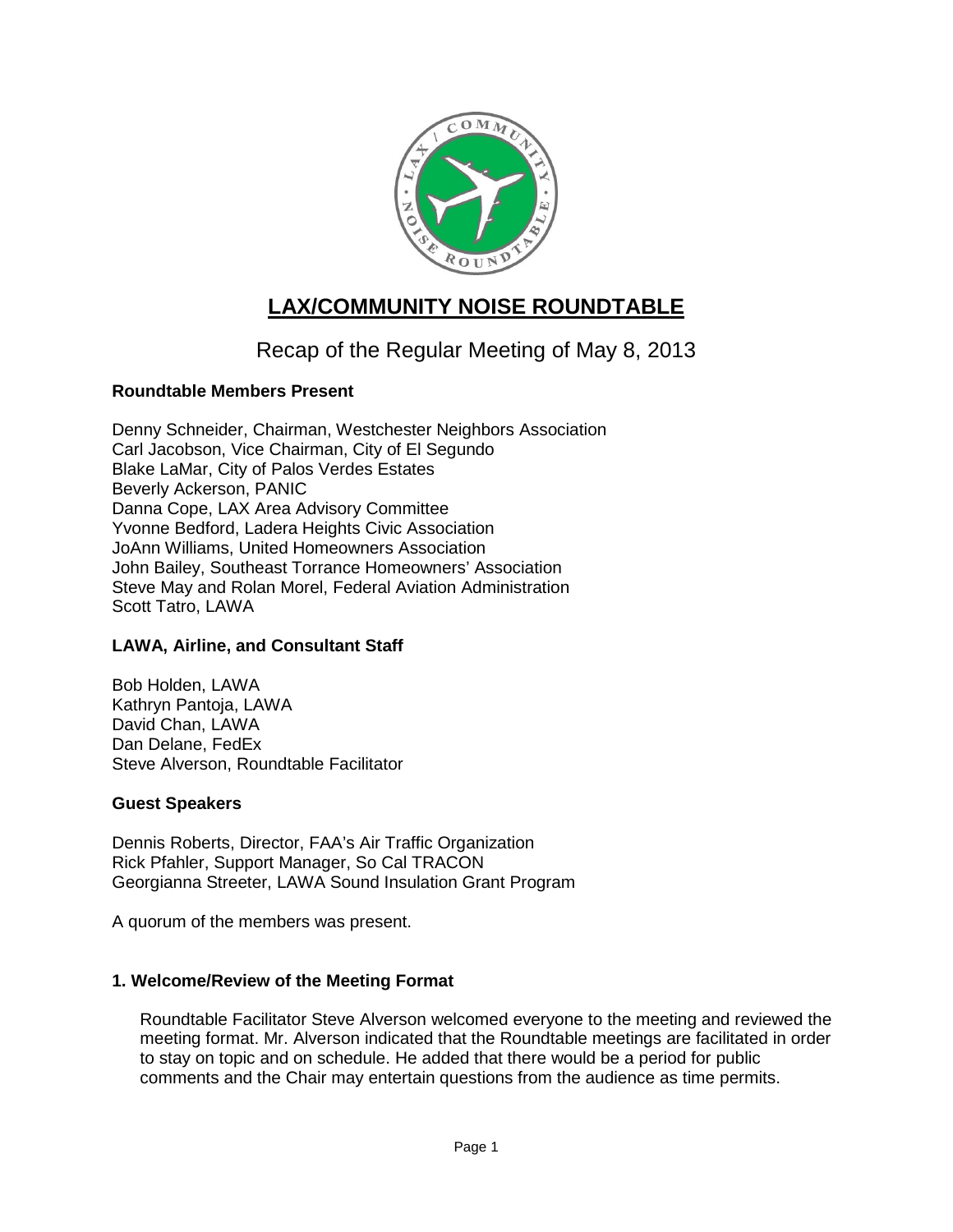#### **2. Call to order**

Roundtable Chairman Denny Schneider called the meeting to order at 7:02 pm PDT in the Samuel Greenberg Boardroom at LAX.

#### **3. Comments from the Public**

Chairman Schneider opened the public comment period. As there were no comments, the public comment period was closed.

#### **4. Consideration of Roundtable Letters to Support the Los Angeles Residential Helicopter Noise Relief Act**

LAWA staff member David Chan stated that at its March 13, 2013 regular meeting, the Roundtable had asked to consider sending letters to key members of Congress to express support for the Los Angeles Residential Helicopter Noise Relief Act of 2013. Mr. Chan indicated that the Roundtable members had two separate letters in their meeting packet to consider supporting: one to Senator Jay Rockefeller, Chairman of the Senate Committee on Commerce, Science, and Transportation, and the other to Congressman Frank A. LoBiondo, Chairman of the House Subcommittee on Aviation. Mr. Chan gave a brief summary of the letters and then asked the Roundtable for a motion to support this action.

Member Blake LaMar's motion to send the letters in support of the Los Angeles Residential Helicopter Noise Relief Act of 2013 was seconded by member John Bailey and was approved unanimously by the Roundtable.

#### **5. Work Program A1 – Update on FAA Optimization of Airspace and Procedures in the Metroplex (OAPM) process**

Dennis Roberts, Director of FAA's Air Traffic Organization in Washington, D.C., told Roundtable members that he was back before them to give an update on the Southern California OAPM process and that the focus of his presentation would be the impact of federal sequestration on the project.

Mr. Roberts reminded the Roundtable that the national OAPM process identified 21 potential areas around the country to optimize the airspace. He explained that based on stakeholder input and funding limits, 13 areas were selected for optimization. He said the optimization process involves a new, collaborative approach by involving input from the air traffic controllers, represented by the National Air Traffic Controllers' Association (NATCA), and airlines, which in the case of the Southern California OAPM process are Jet Blue and United Airlines.

Mr. Roberts said the OAPMs were going well until sequestration, which reduced the federal budget by \$81 billion, with FAA trimming its budget by \$685 million with only seven months left in the federal fiscal year. He explained that FAA's primary expenses are in salaries. So in order to achieve the \$685 million in cuts, 40,000 air traffic controllers were furloughed without pay for up to 11 days. He further explained that the NATCA controllers who were assigned to the OAPM process were pulled off of it to allow them to retrain so that they could work air traffic control positions again. Due to NATCA's collective bargaining agreement and lack of key staff, Mr. Roberts had to shut down all of the OAPM projects including the Southern California OAPM.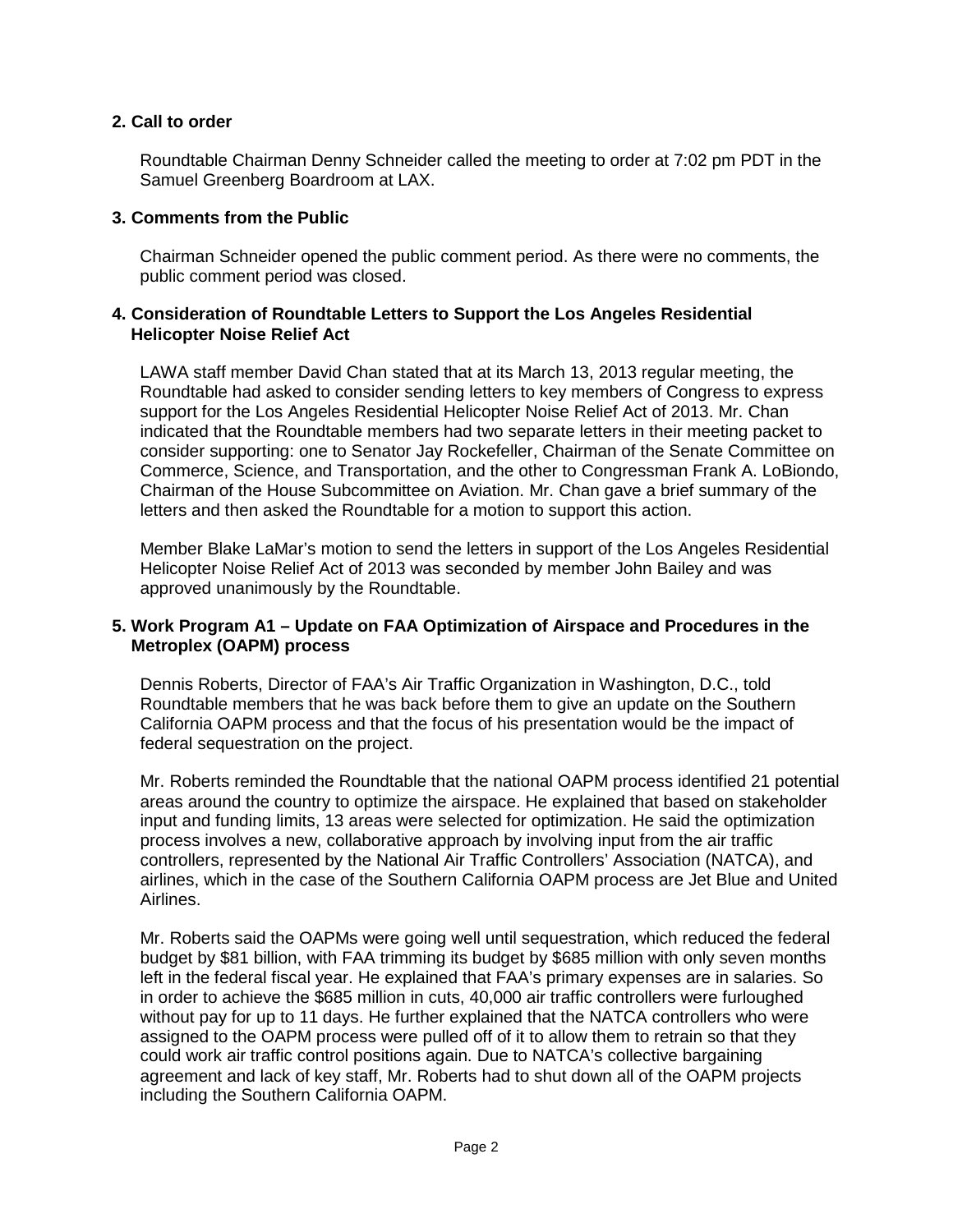He said that the Southern California OAPM was in the Design Phase when it was stopped with about three months of work left to complete the design. Due to the uncertainty of the federal funding situation, he could not say when the Southern California OAPM process would resume. He added that he also does not know what the fiscal year 2014 budget will be for the OAPM projects. He added that as soon as the OAPM procedures are implemented, they will immediately begin delivering reduced noise, air emissions, and fuel burn benefits. He concluded by saying that he is committed to restarting the Southern California OAPM process as soon as funding is restored.

Member Ackerson commented that she believes that aircraft are not permitted to fly over the Palos Verdes Peninsula because it is considered a "fire hazard area" and that overflights over the Peninsula have been increasing. Mr. Chan said that the reports he has been providing to the Roundtable indicate that the number of overflights over the Peninsula has been staying about the same. Mr. Alverson commented that Mr. Roberts had been made aware of this concern at the last Roundtable meeting. Mr. Tatro said that LAWA is not aware of any regulations preventing the overflights of the Peninsula.

Member Cope commented that she understands the Airport Improvement Program (AIP) funds were used to eliminate the controller furloughs. Mr. Roberts confirmed that Congress approved a \$241 million transfer of funds from AIP into FAA's operating fund to allow furloughed controllers to go back to work. He added that the transferred funds only cover the controllers' salaries through September 30, 2013, so they will be facing the same funding shortage issue again.

Mr. Roberts added that once the Southern California OAPM process restarts, the FAA is committed to preparing an Environmental Assessment, which will be the process through which the Roundtable and LAWA will be able to participate and provide input. Chairman Schneider noted that LAWA has been briefed by FAA. Mr. Tatro said that the Roundtable also submitted a letter to FAA regarding its list of items for consideration in the OAPM process. Both Mr. Roberts and Mr. Rick Pfahler acknowledged receipt of the Roundtable's letter. Mr. Pfahler added that the entire OAPM design team has reviewed the letter.

Chairman Schneider asked if de-conflicting SMO and LAX was a focus of the OAPM design team. Mr. Roberts responded that de-conflicting airports is a primary focus of the OAPM process.

Mr. Roberts thanked the Roundtable for its support. LAWA staff member Scott Tatro thanked Mr. Roberts for presenting to the Roundtable.

#### **6. Work Program A2 – Update on the LAX Part 161 Process**

LAWA staff member Scott Tatro said that LAWA had submitted the Part 161 application to FAA on January 29, 2013 for a proposed restriction that limits non-conforming east takeoffs at LAX during midnight and 6:30 a.m. LAWA received a brief response letter from FAA on March 1<sup>st</sup> finding the Part 161 Study deficient in five areas. FAA provided a detailed letter to LAWA on March  $15<sup>th</sup>$ , detailing the five areas where the FAA felt the submittal fell short of the Part 161 requirements.

Mr. Tatro reviewed some of LAWA 's actions during the past two months including a March 28<sup>th</sup> letter to FAA indicating that LAWA intended to respond to FAA's comments in detail, and a teleconference with  $FAA$  on April 19<sup>th</sup> to get a better understanding of  $FAA$ 's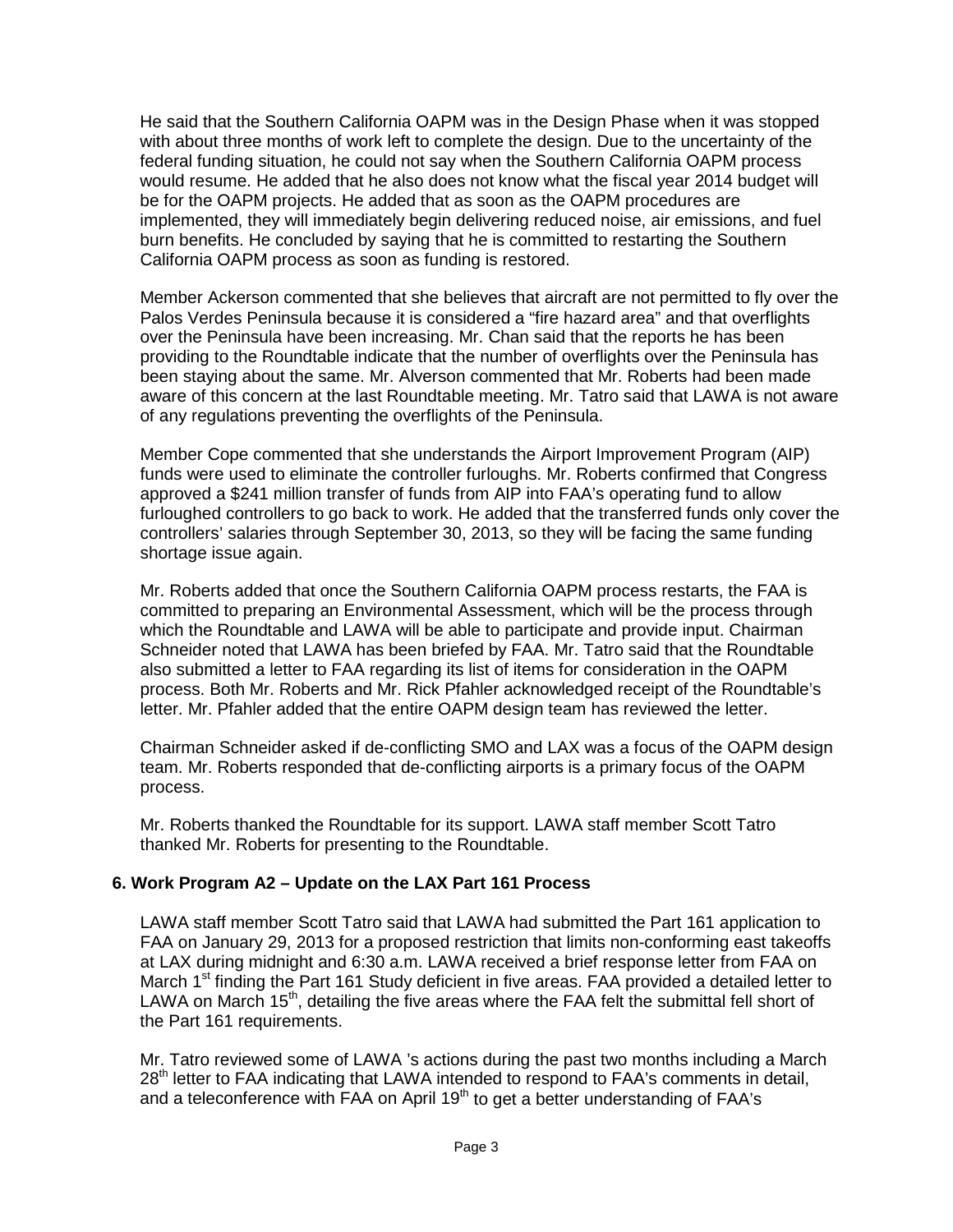concerns. Mr. Tatro pointed out that LAWA will submit supplemental information to FAA by June 30<sup>th</sup> addressing FAA's comments.

Mr. Tatro then reviewed the five areas of deficiency associated with the Part 161 application. The following is a brief summary of the discussion:

- Analysis FAA asked if the 2013 and 2018 Noise Exposure Maps took into consideration the existing and planned development such as the Runway 7L-25R Runway Safety Area Study and the LAX Master Plan Specific Plan Amendment Study (SPAS). FAA requires the maps to include all of the geographic boundaries and names of jurisdictions controlling land use.
- Airport Noise Study Area (ANSA) Mr. Tatro said the FAA had several questions about the ANSA, which is defined by the location of the 65 CNEL contour. He explained that LAWA had analyzed aircraft noise effects in areas outside of the 65 CNEL because the proposed restriction of non-conforming east departures at night is intended to address sleep disruption. FAA also indicated that the Part 161 submittal did not include a map of the noise complaints on the ANSA.
- Technical Data Support Noise Impact Analysis FAA requested the technical data supporting the sleep awakenings calculations at each of the grid points as well as the number of awakenings summed by CNEL. Mr. Tatro explained that all of the data FAA requested is available and would be provided to FAA on a CD.
- Cost-Benefit Analysis FAA stated that the Part 161 Study needed to consider: the ongoing and future sound insulation program; the offsetting cost on operators, airports, passengers, and cargo; including a more rigorous approach to forecasting non-conforming departures; providing the crew costs and rest requirements, costs associated with operational efficiencies; the costs to the passengers related to disruption and rescheduling; as well as the value of passenger time, fuel burn during off loading and on-time guarantees. Mr. Tatro stated that the April 19th conference call with FAA was helpful in clarifying these requirements.
- Statement About Partial Approval FAA requested if LAWA would like a partial approval if FAA were to reject portions of LAWA's request. Mr. Tatro pointed out that there are no partial aspects to the proposed restriction because the restriction is set up to ensure the aircraft operators follow it completely. Therefore, he concluded, LAWA would not be requesting partial approval.

In terms of next steps, Mr. Tatro explained that LAWA believes the application as originally submitted met FAR Part 161 requirements and once the supplemental information FAA has requested has been submitted, LAWA believes the FAA will deem the application complete. Mr. Tatro said that if the FAA determines the application is complete, FAA will have 150 days to approve or disapprove the application. If FAA approves the application, LAWA would need to bring the restriction in the form of an ordinance to the Los Angeles City Council.

Mr. Tatro's presentation on the update of the LAX Part 161 process is on the Roundtable webpage at [http://www.lawa.org/LAXNoiseRoundTable.aspx.](http://www.lawa.org/LAXNoiseRoundTable.aspx)

## **7. Work Program B5 – Update on Soundproofing Program**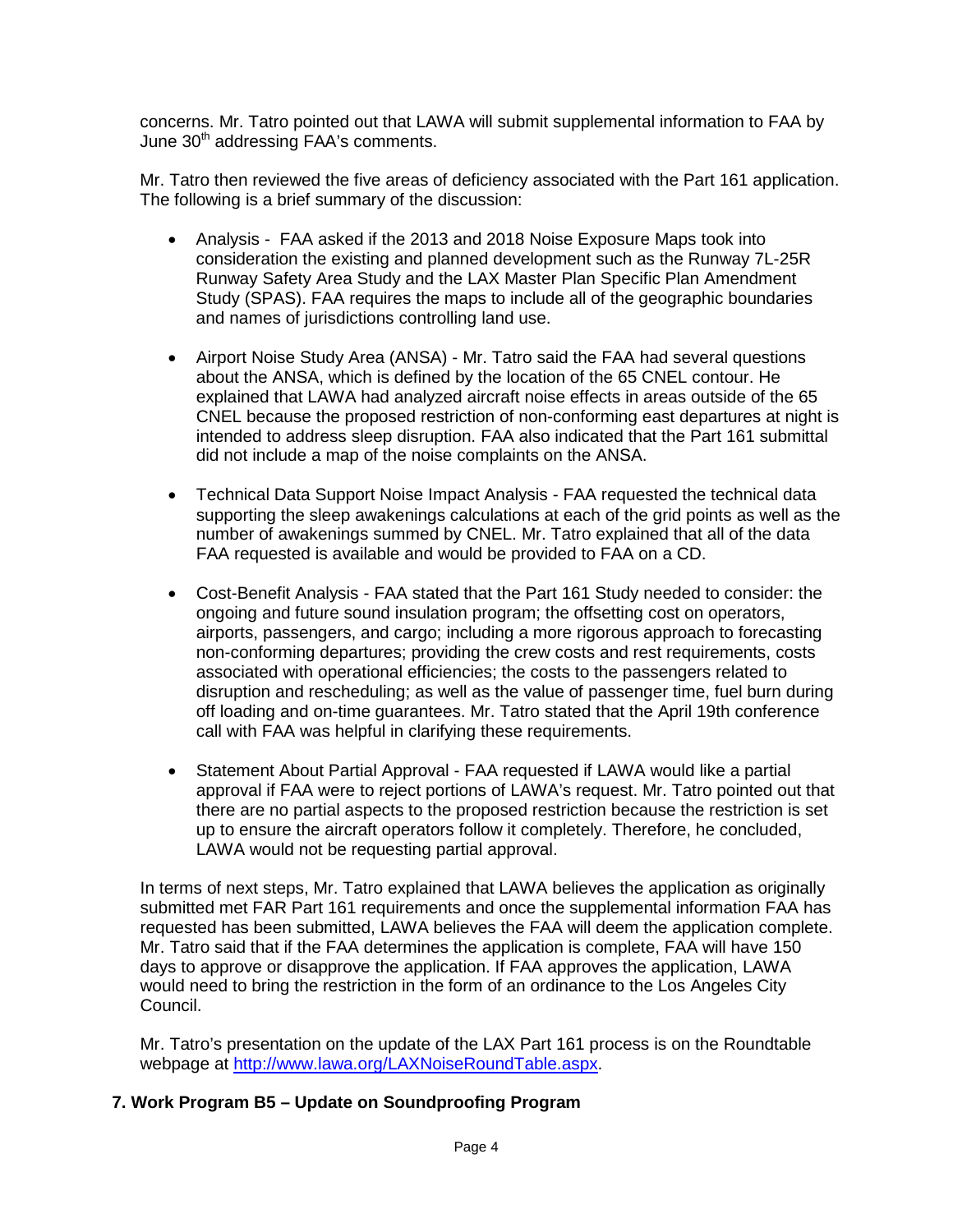LAWA staff member Georgianna Streeter stated that she would be providing the Roundtable with an annual update on the Sound Insulation Grant Program or SIGP, which was formerly called the Land Use Mitigation Program or LUMP. Ms. Streeter reviewed the genesis of the SIGP and its participants, which include the cities of El Segundo, Inglewood, and Los Angeles, and the County of Los Angeles for residential sound insulation; and the Inglewood Unified and Lennox School Districts for school sound insulation. Ms. Streeter explained that the purpose of the SIGP is to make incompatible land uses compatible with aircraft operations at LAX. Ms. Streeter reviewed the SIGP's governance and funding including the 2005 Community Benefits Agreement and the 2006 Stipulated Settlement Agreement.

Ms. Streeter explained that LAWA is re-visioning the SIGP and will be enhancing the program monitoring, increasing stakeholder outreach, and providing focused assistance to local jurisdictions to improve the sound insulation process. Ms. Streeter said that LAWA is also assessing the impact of the FAA's recent Sound Insulation Program Guidance Letter (12-09) on both the residential and school sound insulation programs. She also said that \$20 million in funding had been distributed in the past 12 months.

Ms. Streeter reviewed noise mitigation techniques including an overview of the residential sound insulation program and residential acquisition program. She then reviewed the status of the sound insulation programs on a city-by-city basis, with the overall program about 54 percent complete. She then reviewed the annual residential sound insulation production rates, noting that 2008 was the peak year with over 2,000 homes completed. As she reviewed maps depicting the status of the programs in each city, she noted that LAWA and the City of Inglewood are working together to improve the productivity of the City of Inglewood's program.

Ms. Streeter also reviewed the status of the school sound insulation programs noting that the Lennox School District has 11 schools in the program with up to \$111,000,000 in funding. Ms. Streeter said FAA recently approved a Passenger Facility Charge (PFC) application for \$35 million in funding. She added that several schools in the Lennox School District are in the process for sound insulation. She pointed out that the City of Inglewood has 10 schools in the program, but no funding has been received to date. A letter has been submitted to FAA regarding the insulation of modular buildings and a PFC application will be submitted as soon as FAA rules on the modular building issue.

Chairman Schneider was wondering if LAWA had received any response from FAA regarding PGL 12-09 knowing that the Roundtable did not receive a response. Mr. Tatro added that FAA has indicated the PGL is "the word" on sound insulation program funding and that it will be incorporated into the FAA Order regarding Airport Improvement Program funding.

Ms. Streeter's presentation on the update of the Sound Insulation Grant Program can be found on the Roundtable webpage at [http://www.lawa.org/LAXNoiseRoundTable.aspx.](http://www.lawa.org/LAXNoiseRoundTable.aspx)

#### **8. Aviation Noise News Update**

Mr. Alverson reviewed several recent aviation noise news items for the Roundtable including: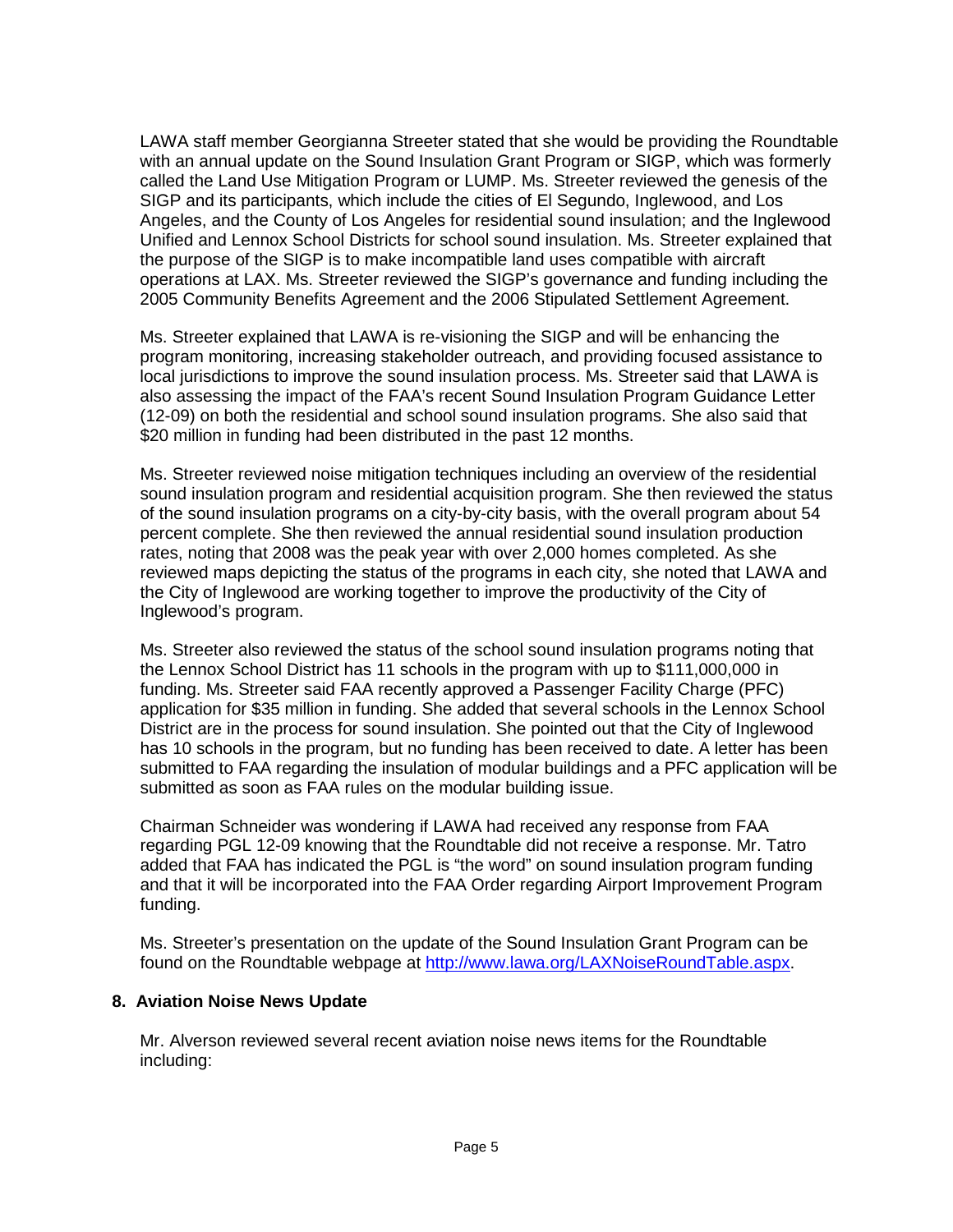- A news report regarding State Senator Lieu's introduction of legislation supporting Congress' adoption of the "Los Angeles Residential Helicopter Relief Act of 2013"
- An article on air traffic controller furloughs and the noise implications of Congress' transfer of AIP funds to FAA's operating budget for future planning, environmental, and noise mitigation work
- A press release from ACI-NA describing a "white paper" titled, "Airports' Role in the Development and Implementation of Performance Based Navigation (PBN) Flight Procedures", which emphasizes the importance of an airport's involvement in the development of PBN procedures
- A Government Accounting Office (GAO) report titled, "FAA Has Made Some Progress in Midterm Implementation, but Ongoing Challenges Limit Expected Benefits", detailing FAA's progress on NextGen implementation as well as some areas that FAA could improve on; including collaboratively utilizing airports in the development of NextGen procedures
- An article regarding the costs and benefits of equipping aircraft with "ADS-B Out" so that NextGen can be fully implemented by 2020
- An article regarding FAA's proposed FY2014 budget that increases funding for NextGen while reducing AIP funding, which could impact future noise mitigation project funding
- An article about Delta Airlines adding a new avionics to its MD88 and MD90 fleet, which could prolong the useful life of the MD-88 aircraft
- A report titled, "Aircraft Taxi Noise Database and Development Process" was released by ACRP describing how taxi data may be used in the INM and AEDT noise models

The complete aviation noise news update can be found on the Roundtable webpage at [http://www.lawa.org/LAXNoiseRoundTable.aspx.](http://www.lawa.org/LAXNoiseRoundTable.aspx)

## **11. Roundtable Member Discussion**

Mr. Chan thanked Dan Delane from FedEx for attending the Roundtable meeting and asked if he had any suggestions for future discussion topics that would entice him to continue participating in the Roundtable. Mr. Delane said that other than issues related to helicopters, all of the topics are of interest to him. Mr. Chan also took this opportunity to explore ways to minimize 25L departures and asked if FedEx can request runway 25R for each departure since controllers may most likely accommodate the pilots' requests. Mr. Delane said that he would look into that possibility. Mr. Delane added that FedEx works hard to be friendly to the community including taxiing with less than all of the engines running to reduce taxiing noise as well as flying Continuous Descent Approaches that minimize flap settings and delay gear extension to help reduce arrival noise. Mr. Tatro asked Mr. Delane if he had suggestion on how to get other airlines interested in attending the Roundtable meetings. Mr. Delane reiterated that he finds the meetings interesting and does not know why other airlines are not attending.

Mr. Chan announced that he and his wife were expecting their first child soon, so he plans to be out of the office for several weeks.

Chairman Schneider said that there had recently been three days of easterly takeoffs. Mr. Chan said the east departures were mainly due to strong winds from the east over 10 knots.